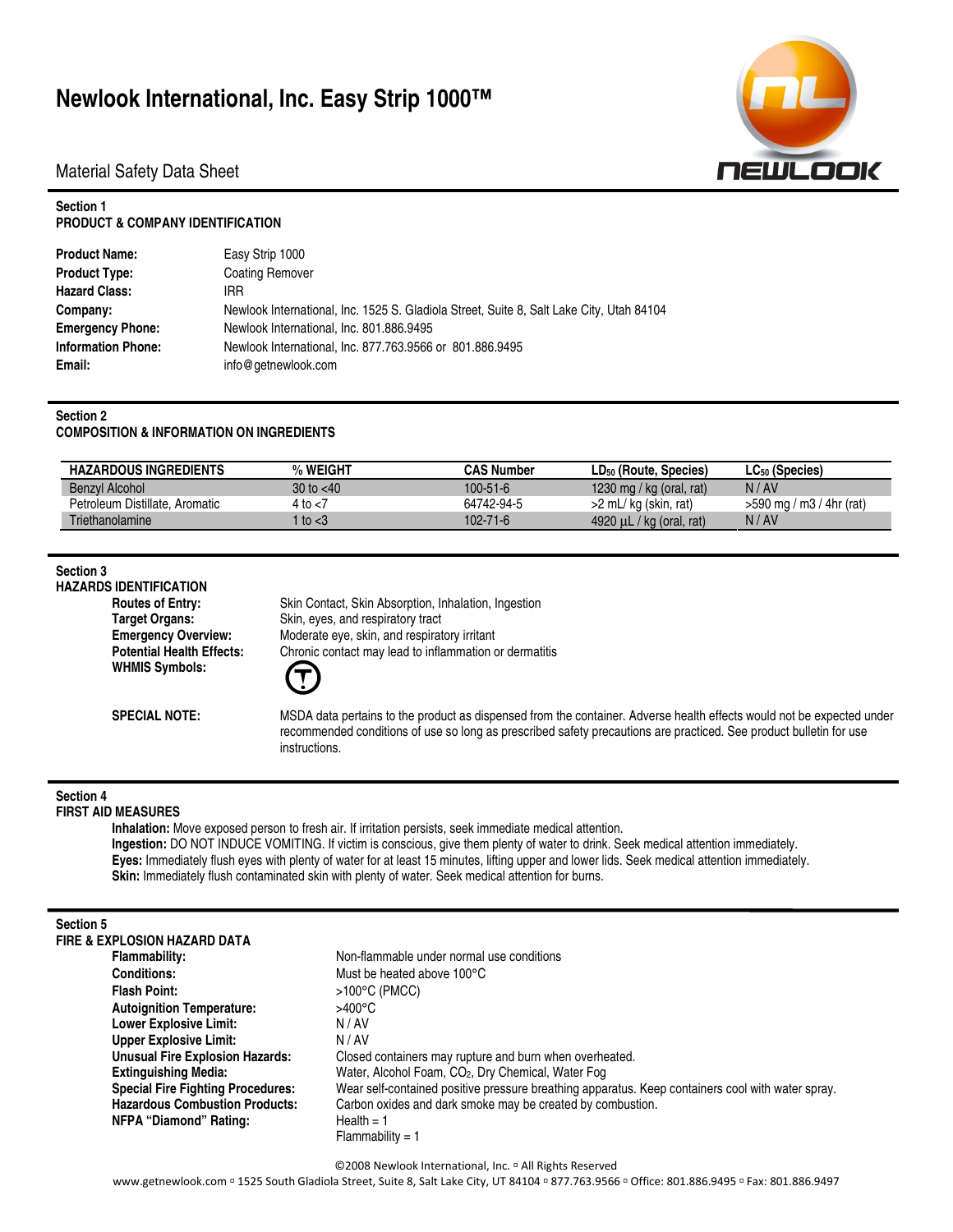| Section 6<br><b>ACCIDENTAL RELEASE MEASURES</b>                                                         |                                                                                                                                                                                                                                                                                                                                                                        |  |  |
|---------------------------------------------------------------------------------------------------------|------------------------------------------------------------------------------------------------------------------------------------------------------------------------------------------------------------------------------------------------------------------------------------------------------------------------------------------------------------------------|--|--|
| <b>Special Leak and Spill Procedures:</b>                                                               | Observe safety procedures in Section 7 and 8 during clean up. Spilled product is slippery to walk on. Ventilate<br>the area with fans.                                                                                                                                                                                                                                 |  |  |
| <b>Small Spill:</b>                                                                                     | Apply an inert absorbent material on the spill, pick up, and place in a designated waste container. Do not<br>return spilled striper to the original container.                                                                                                                                                                                                        |  |  |
| Large Spill:                                                                                            | Dike off to prevent sewer entry or ground runoff and reclaim for reuse or disposal. Place only in well vented<br>plastic containers. For remaining residues, if allowed, thoroughly rinse off spill area with water. Otherwise, see<br>Small Spill instructions. The ideal choice for a waste container is an open top dense polyethylene or<br>polypropylene plastic. |  |  |
| <b>Section 7</b><br><b>HANDLING &amp; STORAGE MEASURES</b><br><b>Handling Procedures and Equipment:</b> | Wear protective gear (see Section 8). DO NOT use in enclosed space. Open containers slowly to relieve any<br>pressure build up. Keep product out of eves. Avoid contact with skin. Keep away from food and food products                                                                                                                                               |  |  |

pressure build up. Keep product out of eyes. Avoid contact with skin. Keep away from food and food products. Keep out of reach of children. Do not smoke when using this product. **Storage Requirements:** Protect container against physical damage by storing in a designated, cool, dry, ventilated area away from foodstuffs. Do not store above 100°F (38°C). Store large quantities in buildings designated and protected for

### **Section 8**

**EXPOSURE CONTROL & PERSONAL PROTECTION** 

| <b>HAZARDOUS INGREDIENT</b>    | <b>OSHA PEL / STEL</b> | <b>ACGIH TLV / STEL</b>     | <b>OTHER</b>    |
|--------------------------------|------------------------|-----------------------------|-----------------|
| Benzyl Alcohol                 | N/AV                   | N/AV                        | <b>IRR. CBL</b> |
| Petroleum Distillate, Aromatic | N/AV                   | N/AV                        | IRR. CBL        |
| Triethanolamine                | N/AV                   | $5 \text{ mg} / \text{m}$ 3 | irr             |

storage of combustible liquids.

| <b>HMIS III Codes:</b>                | Health = 1, Flammability = 1, Physical Hazard = 0, Chronic Hazard = $No$                                     |
|---------------------------------------|--------------------------------------------------------------------------------------------------------------|
| <b>Engineering Controls:</b>          | No extra measures are needed if TLV is not exceeded. Use local exhaust ventilation (explosion proof) to keep |
|                                       | vapor concentration (TLV) below exposure limits. Maintain a safety shower and eye wash station near the      |
|                                       | work area.                                                                                                   |
| <b>Personal Protective Equipment:</b> | Gloves, respirator, eyewear, footwear, clothing                                                              |
| <b>Respiratory Protection:</b>        | Use engineering controls to reduce emission levels when spraying. When spraying, use an approved NIOSH       |
|                                       | respirator of an organic vapor / mist cartridge type.                                                        |
| <b>Protective Clothing:</b>           | Wear Neoprene® rubber gloves, boots, and apron.                                                              |
| <b>Eve Protection:</b>                | Wear tight fitting goggles and face shield for material transfer and application.                            |

## **Section 9**

| <b>PHYSICAL &amp; CHEMICAL PROPERTIES</b>    |                                                  |
|----------------------------------------------|--------------------------------------------------|
| <b>Boiling Point:</b>                        | $>100^{\circ}$ C                                 |
| <b>Melting Point:</b>                        | $< 0^{\circ}$ C                                  |
| <b>Solubility in Water:</b>                  | <b>Disperses</b>                                 |
| pH Concentration:                            | 9 to 11                                          |
| pH (10%):                                    | N/AP                                             |
| Viscosity (Brookfield cPs):                  | 6000 to 15000                                    |
| Vapor Pressure (mmHq):                       | 9 mmHg $20^{\circ}$ C                            |
| <b>Coefficient Water / Oil Distribution:</b> | ا >                                              |
| VOC (EPA Method 24):                         | 440 g / L and 67 g / L (alternate)               |
| Appearance / Color / Odor:                   | Off-white viscous emulsion / characteristic odor |
| <b>Odor Threshold:</b>                       | N/AV                                             |
| Specific Gravity (Water $= 1$ ):             | 1.01                                             |
| Vapor Density (Air = 1):                     | > 1                                              |
| Evaporation Rate (Water = 1):                | < 1                                              |

**Section 10** 

©2008 Newlook International, Inc. <sup>□</sup> All Rights Reserved

www.getnewlook.com = 1525 South Gladiola Street, Suite 8, Salt Lake City, UT 84104 = 877.763.9566 = Office: 801.886.9495 = Fax: 801.886.9497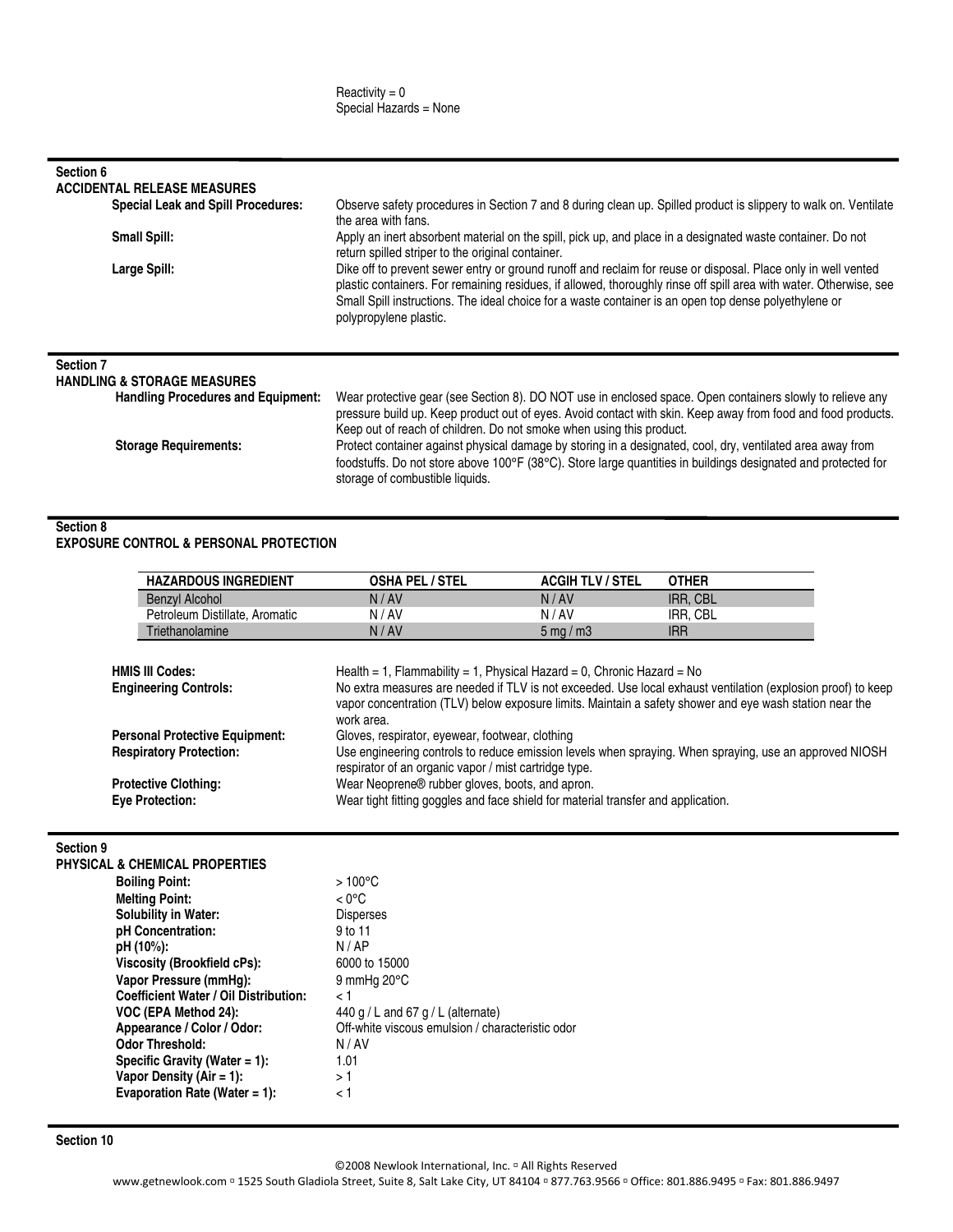| <b>STABILITY &amp; REACTIVITY</b><br>Stability:<br>Incompatibility (Avoid):<br><b>Reactivity / Conditions:</b><br><b>Conditions to Avoid:</b><br><b>Hazardous Decomposition Products:</b>                                                                                                                                                                                                                                                                                                                                                                                                                                                                                                                                                                                                                                                                                                                                                                                                                                        |                                                         | Stable<br>Avoid contact with strong mineral acids, strong oxidizers, or strong alkalis<br>Avoid hot and cold storage (may cause separation)<br>Do not expose to open flame and sparks<br>High heat may cause decomposition to carbon monoxide, carbon dioxide, or other organic products                                                                                                                                                                                                                                                                                                                                                                                                   |
|----------------------------------------------------------------------------------------------------------------------------------------------------------------------------------------------------------------------------------------------------------------------------------------------------------------------------------------------------------------------------------------------------------------------------------------------------------------------------------------------------------------------------------------------------------------------------------------------------------------------------------------------------------------------------------------------------------------------------------------------------------------------------------------------------------------------------------------------------------------------------------------------------------------------------------------------------------------------------------------------------------------------------------|---------------------------------------------------------|--------------------------------------------------------------------------------------------------------------------------------------------------------------------------------------------------------------------------------------------------------------------------------------------------------------------------------------------------------------------------------------------------------------------------------------------------------------------------------------------------------------------------------------------------------------------------------------------------------------------------------------------------------------------------------------------|
| Section 11<br><b>TOXICOLOGICAL INFORMATION</b><br><b>Acute Exposure Effects:</b><br><b>Chronic Exposure Effects:</b><br><b>Irritancy of Product:</b><br><b>Skin and Respiratory Sensitization:</b><br><b>Genetic Toxicity:</b>                                                                                                                                                                                                                                                                                                                                                                                                                                                                                                                                                                                                                                                                                                                                                                                                   |                                                         | Vapors and mists are irritating to eyes, skin, and respiratory system. Eye and skin contact produces stinging,<br>itching, watery eyes, and redness. Prolonged skin contact or ingestion may allow absorption of potentially<br>harmful amounts of material, with symptoms of nausea, dizziness, and other gastrointestinal complications.<br>Repeated and prolonged contact (over period of a few weeks) may produce dermatitis.<br>Moderate<br>Not likely to occur<br>This product contains no known ingredients listed by OSHA, ACGIH, IARC, NTP, or Health Canada that are<br>considered carcinogenic, teratogenic, or other known ingredients that would interfere with reproduction. |
| Section 12<br><b>ECOLOGICAL INFORMATION</b><br>Biodegradability (40 CFR 796.3100):<br>Aquatic Toxicity (EPA-600-4-002):<br>Other:                                                                                                                                                                                                                                                                                                                                                                                                                                                                                                                                                                                                                                                                                                                                                                                                                                                                                                |                                                         | Chemical Oxygen demand (COD): N/AV<br>Not determined.<br>Entry of large quantities of product in waterways may be toxic to marine animals.                                                                                                                                                                                                                                                                                                                                                                                                                                                                                                                                                 |
| Section 13<br><b>DISPOSAL CONSIDERATIONS</b><br><b>Waste Disposal Method:</b>                                                                                                                                                                                                                                                                                                                                                                                                                                                                                                                                                                                                                                                                                                                                                                                                                                                                                                                                                    |                                                         | Unusable material should be properly drummed. Liquid wastes are not permitted in landfills. This product is not<br>considered a hazardous waste under RCRA. Unusable liquid may be absorbed on an inert absorbent material, drummed,<br>and taken to a chemical or industrial landfill. In some areas, disposal by incineration or flushing into a sanitary sewer with<br>plenty of water may be permissible. Consult your local, state (provincial), and federal agencies for proper disposal<br>method in your area. Do not contaminate water supply when disposing of wastes or containers.                                                                                             |
| Section 14<br><b>TRANSPORT INFORMATION</b><br><b>Proper Shipping Name:</b><br><b>TDG / DOT Hazard Class:</b><br>TDG / DOT ID Number:<br>TDG / DOT Packing Group:<br>TDG / DOT Label / Placard:<br>PIN:                                                                                                                                                                                                                                                                                                                                                                                                                                                                                                                                                                                                                                                                                                                                                                                                                           | Not Regulated<br>N / AP<br>N/AP<br>N/AP<br>N/AP<br>N/AP |                                                                                                                                                                                                                                                                                                                                                                                                                                                                                                                                                                                                                                                                                            |
| Section 15<br><b>REGULATORY INFORMATION</b><br><b>WHMIS Classification:</b><br><b>RCRA Hazardous Waste Nos.:</b><br>TSCA:<br>RQ CERCLA 40 CFR Part 302:<br><b>SARA 313 Toxic Chemicals:</b>                                                                                                                                                                                                                                                                                                                                                                                                                                                                                                                                                                                                                                                                                                                                                                                                                                      |                                                         | D <sub>2</sub> B<br>None<br>All components of this product are registered under regulations of the Toxic Substances Control Act<br>None<br>None                                                                                                                                                                                                                                                                                                                                                                                                                                                                                                                                            |
| This product has been classified in accordance with the hazard criteria of the Controlled Products Regulations (CPR). The MSDS contains all of<br>the information required by the CPR.<br>Newlook products can be used safely with proper protective equipment and with proper handling practices consistent with label instructions and the<br>MSDS. Before using any product, be sure to read the complete label and the MSDS. As a further word of caution, Newlook advises that serious accidents<br>have resulted from the misuse of "emptied" containers, which retain residue (liquid and/or vapor) and can be dangerous. DO NOT pressurize, cut, weld,<br>braze, solder, drill, grind, or expose such container to heat flame, sparks, or other sources of ignition; they may explode or develop harmful vapors and<br>possibly cause injury or death. Empty containers must be cleaned by triple rinsing with water or an appropriate solvent. Empty containers must be sent to<br>the drum reconditioner before reuse. |                                                         |                                                                                                                                                                                                                                                                                                                                                                                                                                                                                                                                                                                                                                                                                            |
| Section 16<br><b>OTHER INFORMATION</b>                                                                                                                                                                                                                                                                                                                                                                                                                                                                                                                                                                                                                                                                                                                                                                                                                                                                                                                                                                                           |                                                         | IMPORTANT: The MSDS should be read before product disposal. Pass MSDS information to all persons who could be exposed to the product. The<br>MSDS has been prepared according to OSHA Hazard Communication Standard (29 CFR 1910.1200). To the best of our knowledge, the information                                                                                                                                                                                                                                                                                                                                                                                                      |